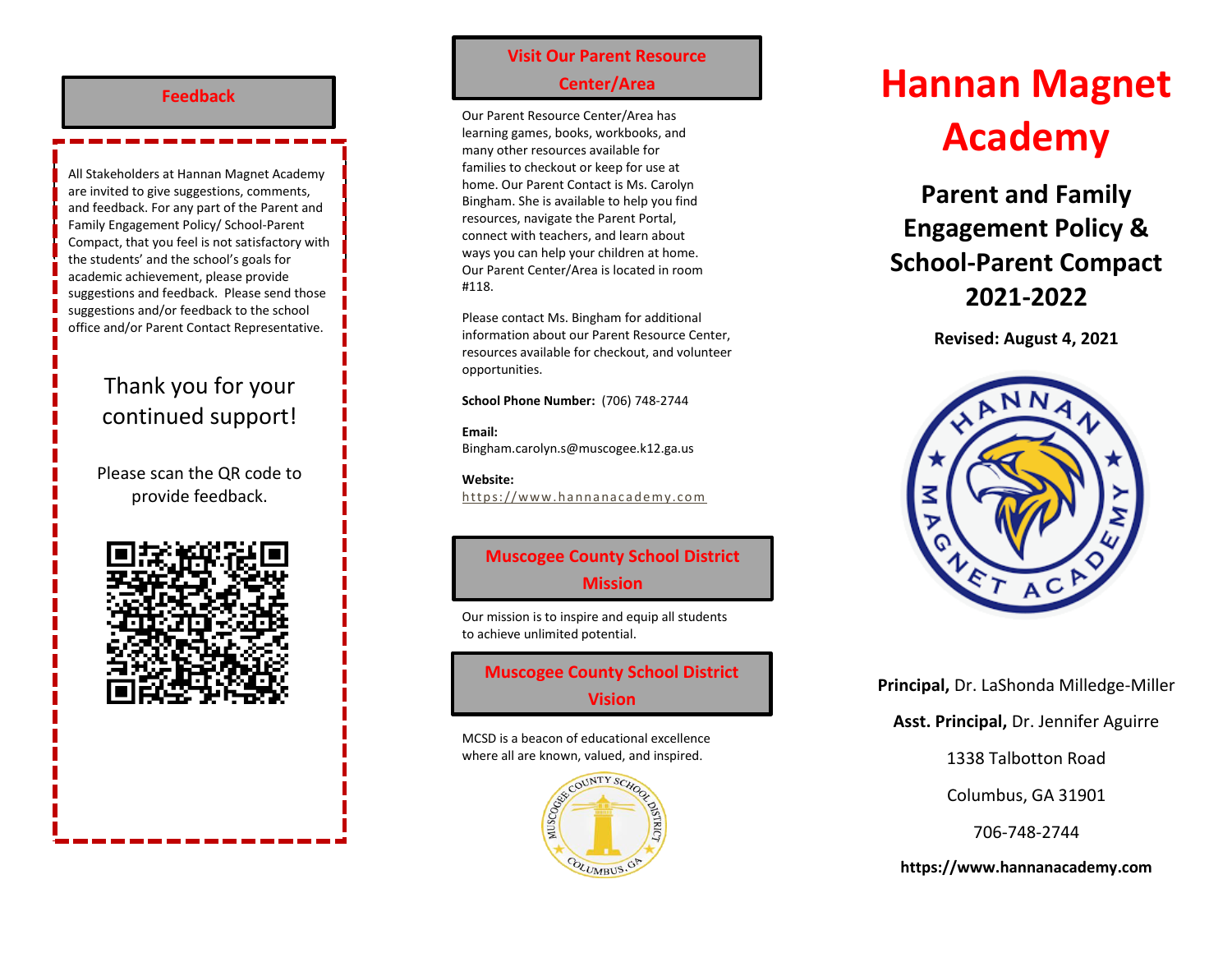#### **Our School Goals**

Hannan Magnet Academy will provide all students with high quality curriculum and instruction in a supportive and effective learning environment to meet high academic standards.

#### **School's SMART Goals:**

- $\triangleright$  By May 2024, 100% of teachers will have consistently implemented effective Tier 1 instruction in ELA and Math through data -driven decisions, as evidenced through progress monitoring with at least 85% effectiveness.
- $\triangleright$  By May 2024, 85% of parents will participate in at least two school based activities in ways that enhance and support students' achievement.

# **Parent and Family Engagement Standards**

Hannan Magnet Academy and our parents have adopted the National PTA Standards for Family - School Partnership as the school's model in engaging parents, students, and the community.

#### **The National PTA Standards are:**

- 1. Welcoming All Families
- 2. Communicating Effectively
- 3. Supporting Student Success
- 4. Speaking Up for Every Child
- 5. Sharing Power
- 6. Collaborating with Community

# **Working Together To Ensure**

#### **Success**

#### *Hannan Magnet Academy will…*



- K-5 teachers will create a partnership with every family in our classroom , and provide opportunities for parents to participate in school -based activities .
- $\bullet$ K -5 teachers will guide students through the process of creating and maintaining data notebooks for Reading and Math. This will allow students to see their growth throughout the school year.
- $\bullet$ K - 5 teachers will focus on effective Tier 1 instruction in the classroom.
- $\bullet$ K -5 teachers will establish open lines of communication with parents concerning their child's school performance .



#### *As Students, we will…*



- K-2 students will meet achievement goals in the classroom, by doing weekly work in Lexia and IXL.
- 3 5 students will meet achievement goals in the classroom, by doing weekly work in Lexia, IXL, and Achieve.
- $\bullet$ K - 5 students will practice the PBIS expectations of our school throughout the learning day.
- K 5 students will practice genre writing in class and share their writings with their families.
- $\bullet$ K - 5 students will work on math and reading skills at home, using the materials our teachers send home.

## *As Families, we will…*



- K-5 parents will encourage students to practice the PBIS expectations of our school throughout the learning day.
- $\bullet$ K - 5 parents will help our children see how to use writing and reading to pursue his/her interest and career goals.
- $\bullet$ K - 5 parents will communicate with our children's teacher regarding any questions or concerns about our children's individual goals for learning.
- $\bullet$ K -5 parents will attend school based events to support student achievement.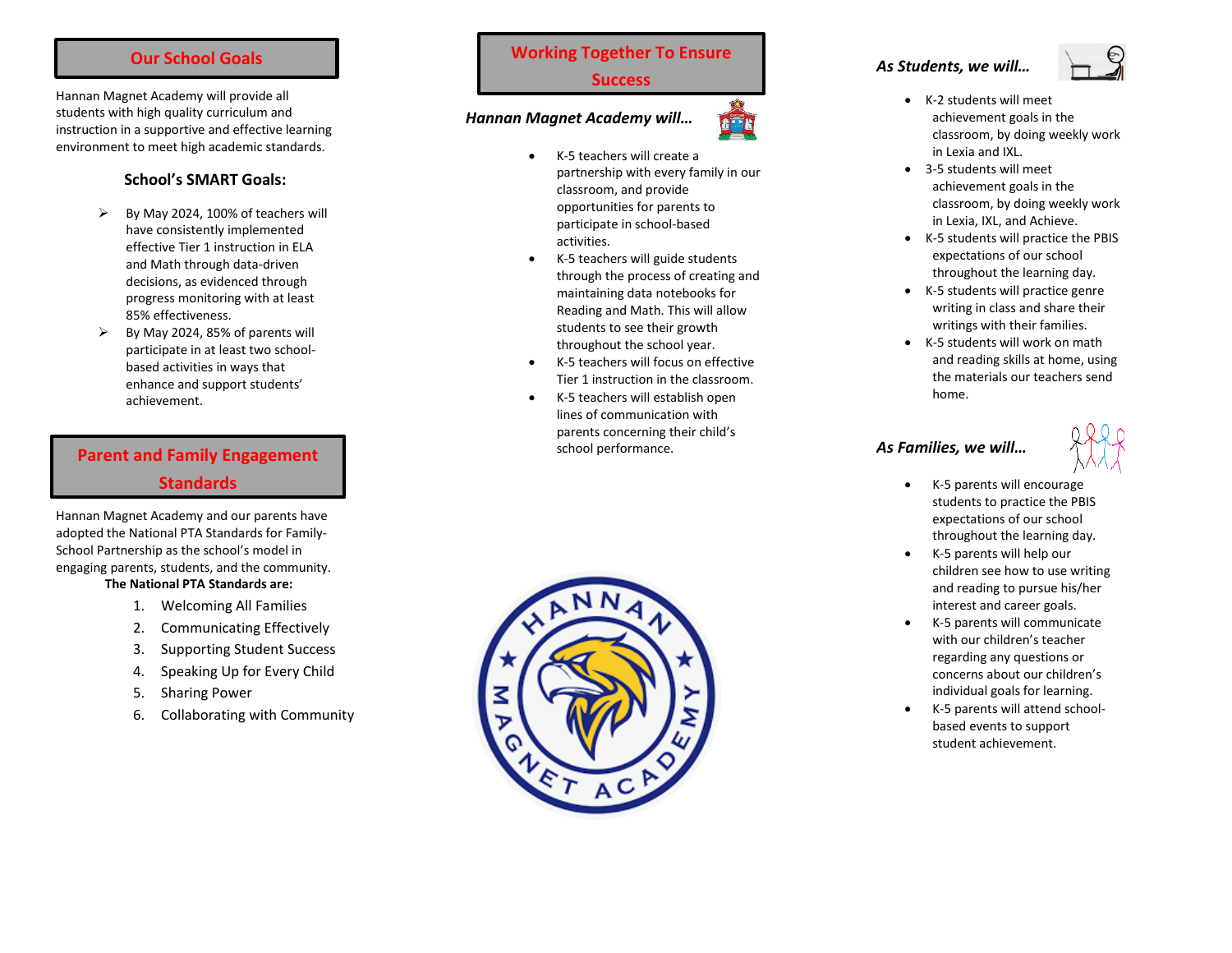- $\triangleright$  By July 2022, MCSD will have implemented a tiered leadership development program aligned with Georgia's Systems of Continuous improvement to prepare current and future leaders to an effectiveness level of 90% as measured by participant and supervisor surveys.
- $\triangleright$  By July 2022, 100% of teachers will implement evidence -based Tier 1 instructional strategies through the standards - based classroom framework with 75% of teachers implementing them effectively as measured by teacher evaluations, student achievement and student Lexile scores.
- $\triangleright$  By July 2022, all MCSD schools will implement a Core Four area of Personalized Learning to a school selected level of effectiveness as measured by a District -wide rubric, status reports, walk throughs, and progress monitoring towards individual school goals.
- $\triangleright$  By July 2023, all MCSD schools will implement Multi -Tiered System of Supports (MTSS) at a level 3 rating or higher as measured by the School MTSS Fidelity Implementation Rubric.
- $\triangleright$  By July 2022, MCSD will increase awareness of and adherence to the district's Mission, Vision and Values to create a "Culture of Kindness" for all stakeholders to an effectiveness level of 75% as measured by stakeholder surveys.

## **Our District Goals ENGAGING AND EMPOWERING Communication FAMILIES WITH…**

**School Measures to Provide Required Assistance: Hannan Magnet Academy will take the following measures to promote and support parents:**

**Curriculum Information:** Inform parents throughout the year about what their child is learning by providing parent and family engagement meetings and workshops, parent teacher conferences, information on Canvas, and on our school website.

**Student Progress Monitoring**: Ensure families are familiar with the online resource Infinite Campus (Parent Portal) that allows families to view grades, attendance, schedules, assessment s, course history, and much more. Monitoring student progress in school is an important way to be involved in their education. **Parent Resources:** Create and maintain a Parent Resource Area/Room to allow parents opportunities to checkout materials to assist them with helping their child at home. Resources are available in English and Spanish. **Staff Trainings**: Conduct staff development

quarterly on parent engagement practices and effective strategies for staff to communicate and build partnerships with parents.

**Communication**: Ensure schools publish all information related to school workshops, programs, meetings, and activities in both English and Spanish , and that information is communicated on a regular basis.

**Transition Support**: Partner with early childhood programs, elementary schools, middle schools, high schools, college and career organizations, parent resource centers, or other programs (as applicable) to help prepare families and their children for successful school transitioning.

Hannan is committed to keeping open lines of communication with families. We have several ways to communicate. We utilize two -way communication through the school website, email, phone calls, parent conferences, social media, Infinite Campus and Canvas to reach our students and families.

Hannan will also provide materials at conferences and workshops to help parents work with their children at home. Parents can request additional conferences by contacting the school or their child's teacher.

Transportation and childcare may also be offered for parents to prevent barriers to family engagement. For all students who reside in residential facilities served by the Muscogee County School District, family engagement correspondence and activities will be mailed to each facility where students reside. If you need interpretation and/or translation services, please contact the school at (706) 748 -2744 . Some of the ways you can expect us to reach you are:

- Communication Folders
- Connect-Ed phone calls and/or text messages
- Updates on the school's website
- Parent Emails
- Parent-teacher conferences